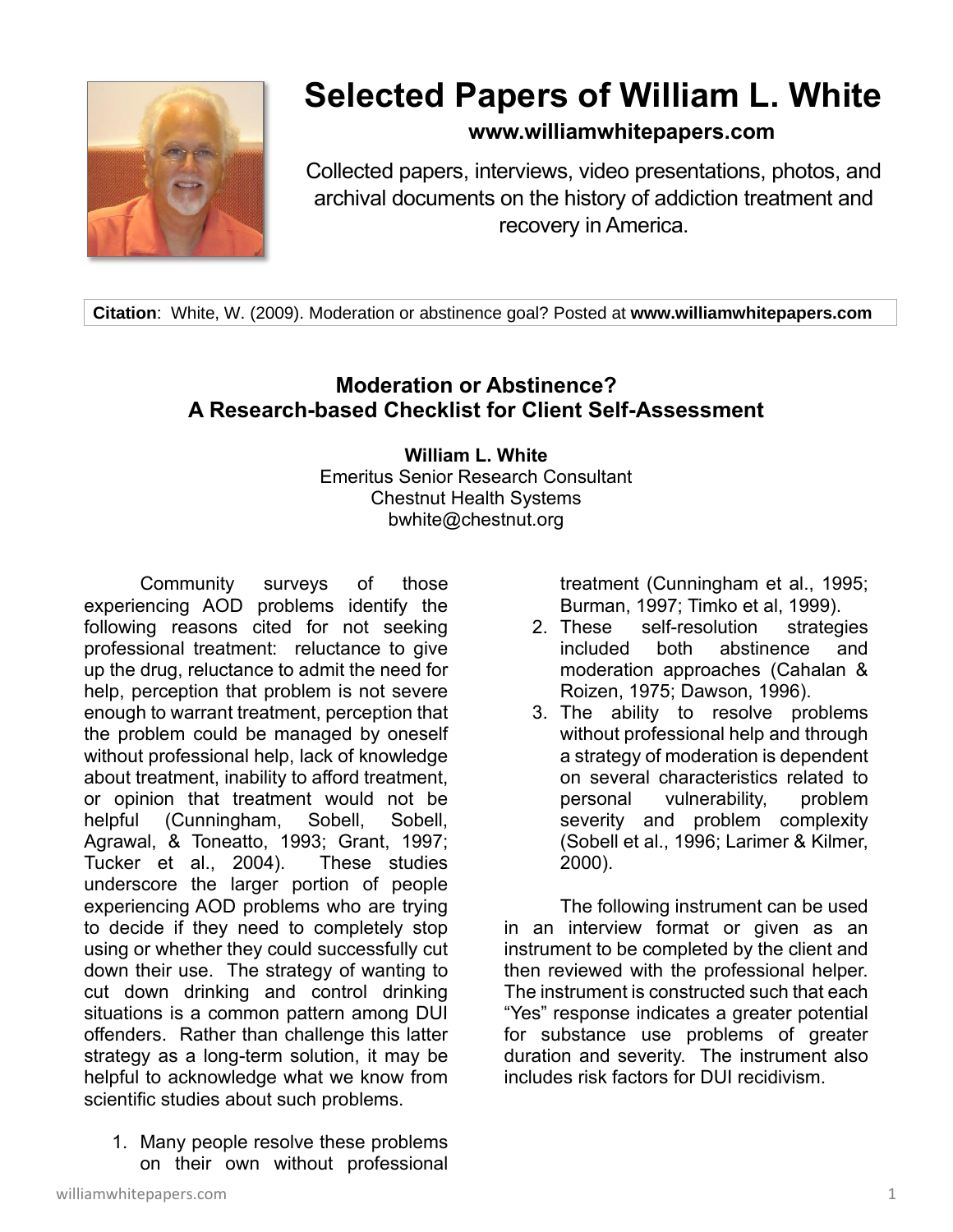Moderation or Abstinence? Which is best for me?

Nearly everyone who encounters an alcohol or other drug problem confronts the question of whether that problem can be resolved by altering when, where and how one uses these substances or whether those problems can only be resolved by stopping alcohol and drug use completely and forever. Recent research studies are helping determine who can and who cannot achieve a moderate relationship with alcohol and other drugs. The following questions are designed to help you determine whether a moderation or abstinence goal would work best for you. Answer each question as honestly as you can by placing a check mark under either the Yes or No categories.

#### YES NO

- 1. There is a history of alcohol and other drug problems in my family.
- 2. I began regular alcohol or other drug use (outside of family/religious ritual) before age 15.
- 3. I have a history of severe emotional trauma and/or emotional problems (e.g., anxiety, depression, etc.).
- 4. I consume more than 15 standard alcoholic drinks (a drink is defined as a 12 ounce can of beer, 4 ounce glass of wine, a cocktail with 1 ounce of distilled alcohol) per week.
- 5. I am pregnant or trying to get pregnant.
- 6. I have a medical condition that could be worsened by my consumption of alcohol.
- 7. I have been encouraged by a doctor to stop drinking.
- 8. I have experienced at least 3 of the following:
	- a. **high** tolerance alcohol/drugs
	- b. **b.** physical/emotional distress when I stopped using
	- c. morning use
	- d. \_\_\_ craving for alcohol/drugs
	- e. Frequent memory loss while using
- f. \_\_\_ continued use in spite of adverse consequences
- 9. I have done things under the influence of alcohol/drugs that could have led to injury or death to myself or others.
- 10.Most of my close friends use alcohol and other drugs regularly (4 or more days a week) and heavily (more than 4 drinks per day) and encourage me to use in a similar manner.
- 11.I have in the past or currently smoke more than 30 cigarettes a day.
- 12.In the past five years, the longest period I have gone without consuming any alcohol/drugs is less than 30 days.
- 13.I can drive better than most people after I have been drinking.
- 14.It is okay to drink and drive as long as you drive carefully.
- 15.People have told me that I have a different personality when I am drinking.
- 16.When I drink, I have a tendency to do things that create problems for me.
- 17.In the past two years, I have failed to keep my promises and resolutions to myself and others to cut down or stop drinking and/or drug use.
- 18.When I stop drinking for a while, I tend to drink heavily when I resume drinking.
- 19.I have sometimes thought I might be losing my mind while I was drinking.
- 20.I am currently under an occupationally or legally mandated requirement not to drink.

Enter the number of YES responses under My Risk Factor Score below. The person administering this test will help you interpret your risk factor score.

Total Possible Risk Factor Score 20 My Risk Factor Score